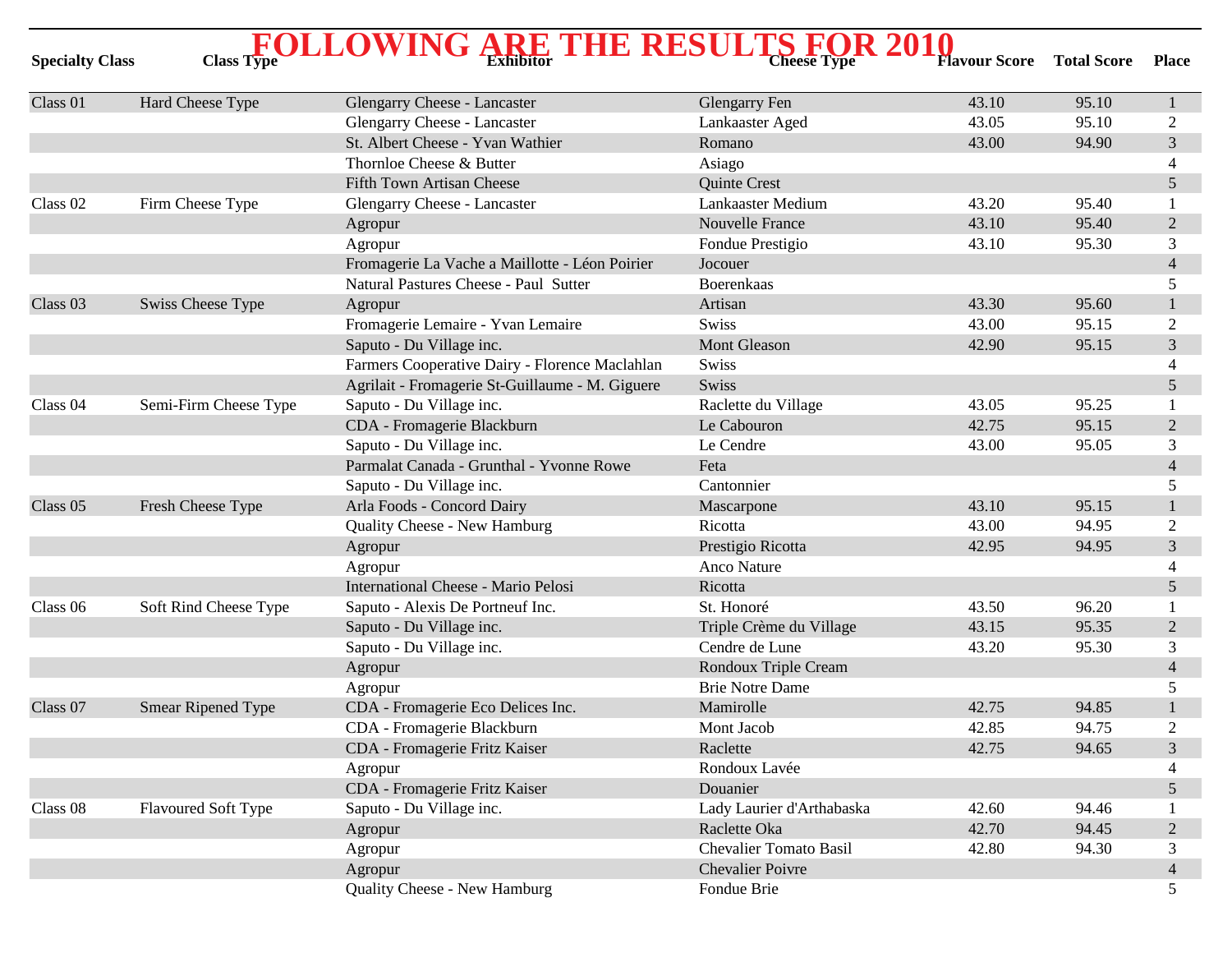| Class 09 | Flavoured Firm Type                                 | Glengarry Cheese - Lancaster                                                                           | Lankaaster Chive                  | 43.00 | 94.85 |                          |
|----------|-----------------------------------------------------|--------------------------------------------------------------------------------------------------------|-----------------------------------|-------|-------|--------------------------|
|          |                                                     | Parmalat Canada - Mitchell Plant                                                                       | Smoked Cheddar                    | 42.90 | 94.75 | 2                        |
|          |                                                     | <b>Glengarry Cheese - Lancaster</b>                                                                    | Lankaaster Cumin                  | 42.85 | 94.70 | $\overline{3}$           |
|          |                                                     | Empire Cheese & Butter Coop - Mark Erwin                                                               | Cold Pack with Onion              |       |       | $\overline{\mathcal{L}}$ |
|          |                                                     | St. Albert Cheese - Yvan Wathier                                                                       | Cheddar with Garlic               |       |       | 5                        |
| Class 10 | <b>Blue Veined Cheese</b>                           | Glengarry Cheese - Lancaster                                                                           | Celtic Blue                       | 42.90 | 94.85 |                          |
|          |                                                     | Saputo - Alexis De Portneuf Inc.                                                                       | La Roche Noire                    | 43.05 | 94.80 | $\overline{2}$           |
|          |                                                     | Saputo - Alexis De Portneuf Inc.                                                                       | Bleubry                           | 42.95 | 94.80 | 3                        |
|          |                                                     | Arla Foods - Atwood Dairy                                                                              | Gorgonzola                        |       |       | $\overline{4}$           |
|          |                                                     | CDA - Fromagerie Abbaye St. Benoit                                                                     | Benedictin                        |       |       | 5                        |
| Class 11 | American Style Type                                 | St. Albert Cheese - Yvan Wathier                                                                       | <b>Brick</b>                      | 42.90 | 94.70 |                          |
|          |                                                     | Bothwell Cheese - Rob Hiebert                                                                          | Monterey Jack                     | 42.75 | 94.65 | 2                        |
|          |                                                     | Parmalat Canada - Mitchell Plant                                                                       | American Mozzarella               | 42.80 | 94.55 | 3                        |
|          |                                                     | Maple Dale Cheese - Michael Lain                                                                       | Monterey Jack                     |       |       | 4                        |
|          |                                                     | Amalgamated Dairies Limited - Darcy Carr                                                               | Monterey Jack                     |       |       | 5                        |
| Class 12 | Pasta Filata Type                                   | <b>International Cheese - Mario Pelosi</b>                                                             | Bocconcini                        | 43.30 | 95.40 |                          |
|          |                                                     | Quality Cheese - New Hamburg                                                                           | <b>Burrata</b>                    | 43.20 | 95.25 | $\overline{2}$           |
|          |                                                     | Quality Cheese - New Hamburg                                                                           | Fresh Mozzarella                  | 43.10 | 95.10 | 3                        |
|          |                                                     | Quality Cheese - New Hamburg                                                                           | <b>Buffalo Mozzarella</b>         |       |       | $\overline{4}$           |
|          |                                                     | Natural Pastures Cheese - Paul Sutter                                                                  | <b>Buffalo Mozzarella</b>         |       |       | 5                        |
| Class 13 | Goat Milk Cheese                                    | Saputo - Alexis De Portneuf Inc.                                                                       | Le Paillot de Chevre              | 43.20 | 95.50 |                          |
|          |                                                     | Agropur                                                                                                | Rondoux Chevre                    | 42.95 | 95.10 | 2                        |
|          |                                                     | Agropur                                                                                                | Chevrita                          | 43.05 | 95.06 | 3                        |
|          |                                                     | Monforte Dairy - Ruth Klahsen                                                                          | Cheddar                           |       |       |                          |
|          |                                                     | <b>Fifth Town Artisan Cheese</b>                                                                       | Premium Goat Cheddar              |       |       | 5                        |
| Class 14 | Sheep Milk Cheese                                   | Fromagerie La Vache a Maillotte - Léon Poirier                                                         | Allegretto                        | 43.30 | 96.05 |                          |
|          |                                                     | <b>Fifth Town Artisan Cheese</b>                                                                       | Bedda Fedda                       | 42.85 | 94.70 | $\overline{2}$           |
|          |                                                     | Monforte Dairy - Ruth Klahsen                                                                          | Blossom                           | 42.40 | 94.10 | 3                        |
|          |                                                     | <b>Fifth Town Artisan Cheese</b>                                                                       | Lemon Fetish                      |       |       | $\overline{4}$           |
| Class 15 | Process Cheese                                      | Parmalat Canada - Mitchell                                                                             | Spreadable Cream Cheese Product   | 42.88 | 94.63 |                          |
|          |                                                     | Parmalat Canada - Mitchell                                                                             | Spreadable Cream Cheese Product - | 42.85 | 94.60 | $\overline{2}$           |
|          |                                                     | Parmalat Canada - Mitchell                                                                             | Spreadable Cream Cheese Product   | 42.75 | 94.45 | 3                        |
|          |                                                     | Saputo Foods Limited - Trenton                                                                         | Smoked Gouda                      |       |       | $\overline{4}$           |
|          |                                                     | Black River Cheese - Brad Reid                                                                         | Cold Pack with Maple              |       |       | 5                        |
| Class 16 |                                                     | ARTISAN Goat Milk Cheese Mariposa Dairy (Finica Food Specialties) - Lori Legac Lindsay Bandage Cheddar |                                   | 43.40 | 96.00 |                          |
|          |                                                     | Fifth Town Artisan Cheese                                                                              | Cape Vessey                       | 43.25 | 95.40 | $\overline{c}$           |
|          |                                                     | <b>Fifth Town Artisan Cheese</b>                                                                       | Operetta                          | 43.10 | 95.30 | 3                        |
|          |                                                     | Fifth Town Artisan Cheese                                                                              | <b>Lighthall Tomme</b>            |       |       | 4                        |
|          |                                                     | Glengarry Cheese - Lancaster                                                                           | Feta                              |       |       | 5                        |
| Class 17 | ARTISAN Sheep Milk Cheese Fifth Town Artisan Cheese |                                                                                                        | Bonnie and Floyd                  | 43.35 | 95.55 |                          |
|          |                                                     | Monforte Dairy - Ruth Klahsen                                                                          | Toscano                           | 43.20 | 95.50 | $\overline{2}$           |
|          |                                                     | Fifth Town Artisan Cheese                                                                              | Wishing Tree                      | 43.15 | 95.45 | 3                        |